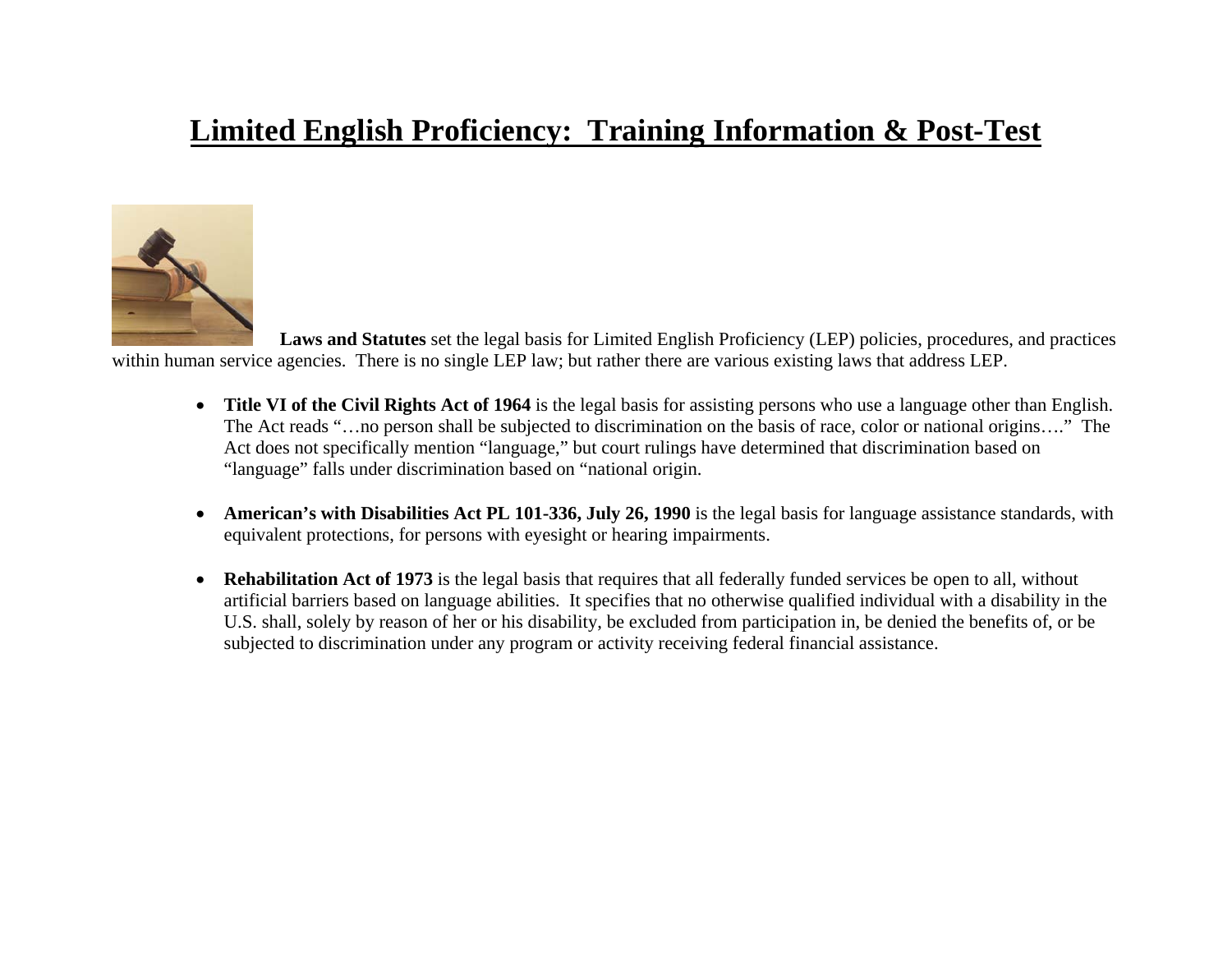

**Individuals who are Bilingual** must have skill with both languages to best understand everything that is being

communicated.

**Interpreters** must be competent in and knowledgeable of a variety of areas to best understand what is being communicated and to be sure that a host of requirements are met. These areas include Person Centered Planning Objectives, professional ethics, Michigan Mental Health Code, LEP regulations, cultural sensitivity, HIPAA regulations, and substance abuse laws and regulations. Professional interpreters have specific training.

**Family members, Minors, and Friends** of an individual are not always the best choice for interpreters, as they may come with their own biases and variety of skill levels.

**In the Case of an Emergency,** whoever is available to interpret can be used.



**Translation Assistance:** 

- must be offered
- •must be **FREE** of charge to the individual
- must be documented, regarding who was used and why

**Violations of Translation Assistance standards** are recipient rights violations. Please be sure to ask if you have questions about Centra Wellness Network LEP policies and procedures.